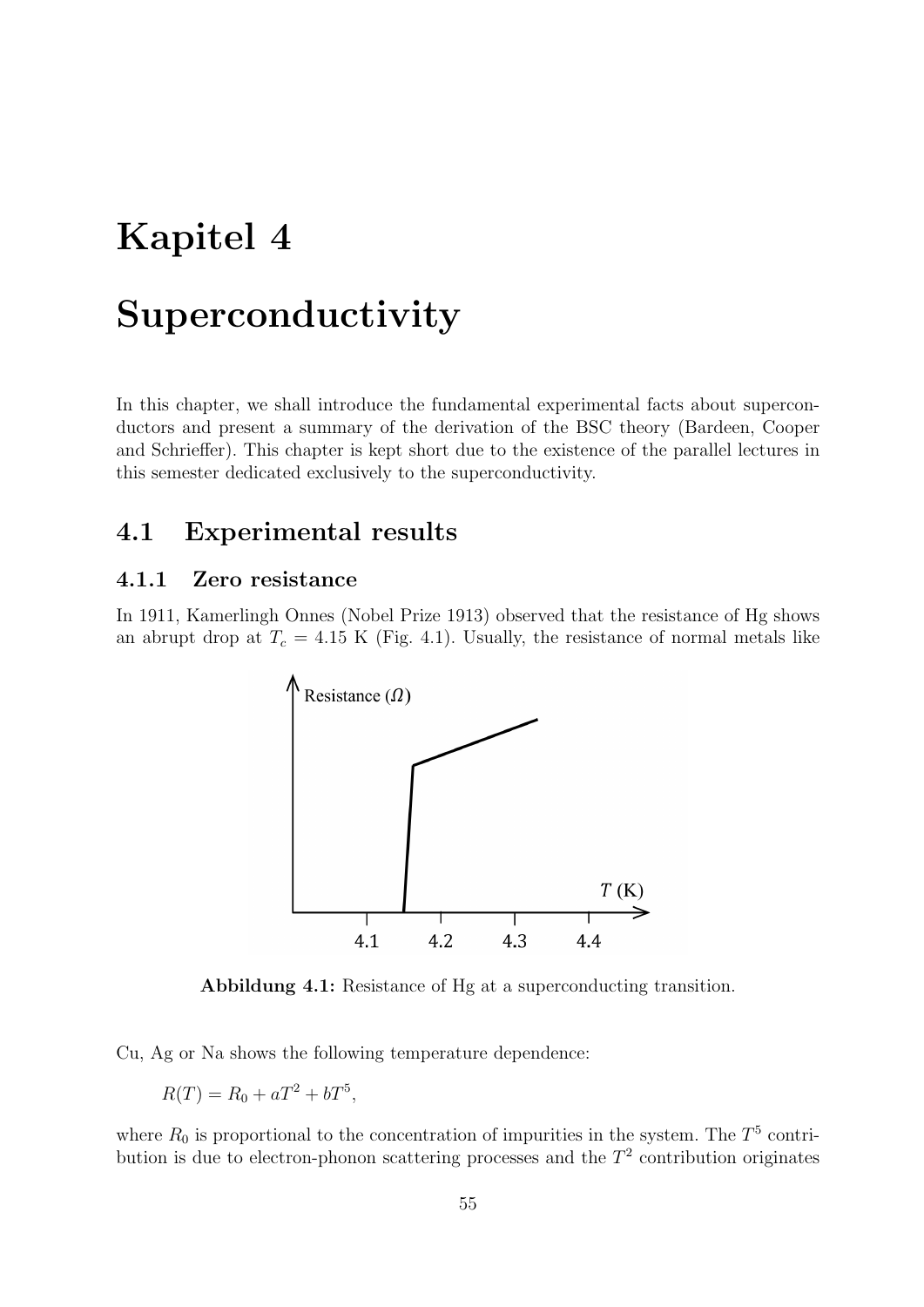from the electron-electron interaction. For a superconductor (as shown in Fig. 4.1),

 $R(T) = 0$  for  $T < T_c$ ,

where  $T_c$  is the critical temperature. This behavior is independent of impurities. Thus, a superconductor behaves like an ideal metal without impurities, which means that a system in the superconducting phase can conduct without dissipation loss. Such behavior is technologically desirable, and since decades a lot of effort has been devoted to the search for superconductors with high  $T_c$ .

Before 1986, the highest  $T_c$  was  $T_c = 23$  K for Nb<sub>3</sub>Ge. In order to reach this low temperatures, one has to use expensive liquid helium for cooling. In 1986, Bednorz and Muller ¨ discovered that by hole doping copper oxide  $\text{La}_{2-x}\text{Ba}_x\text{CuO}_4$ , they could get the material superconducting at  $T_c \approx 35$  K. Following this route of doping copper oxides, in 1987 YBa<sub>2</sub>Cu<sub>3</sub>O<sub>7−x</sub> was shown to become superconducting at  $T_c \approx 90$  K. This set a hallmark for technical purposes since in this case one can use cheap liquid nitrogen for cooling. The highest  $T_c$  reached so far with doped cuprates is  $T_c \approx 133$  K. In 2008, a new class of high-temperature superconductors, which are based on Fe, was discovered. These superconductors were presented in one of the topical seminars.

The superconducting state is not only characterized by zero resistance, but also by other important features, which we discuss in the following.

## 4.2 Meißner effect

A superconducting material expels completely any applied external field, thus behaving like a *perfect diamagnet*. This property of a superconductor is named the Meißner effect. There is though a difference between a perfect diamagnet and the Meißner effect. In a superconductor, the magnetic field is expelled independently of the cooling procedure, either first cooling and then applying B or first applying B and then cooling (Fig. 4.2).

The superconducting state is a new state of matter. Inside the superconductor, the magnetic induction B disappears:

$$
B = H + 4\pi M = 0,
$$

where  $H$  is the external magnetic field.

## 4.2.0.1 Critical magnetic field

If the external magnetic field is too strong, then the superconducting state is destroyed. The dependence of the critical magnetic field  $H_c$  on temperature is given by

$$
H_c(T) = H_c(0) \left[ 1 - \left(\frac{T}{T_c}\right)^2 \right],
$$

where  $H_c(0)$  is the value of the critical magnetic field at zero temperature.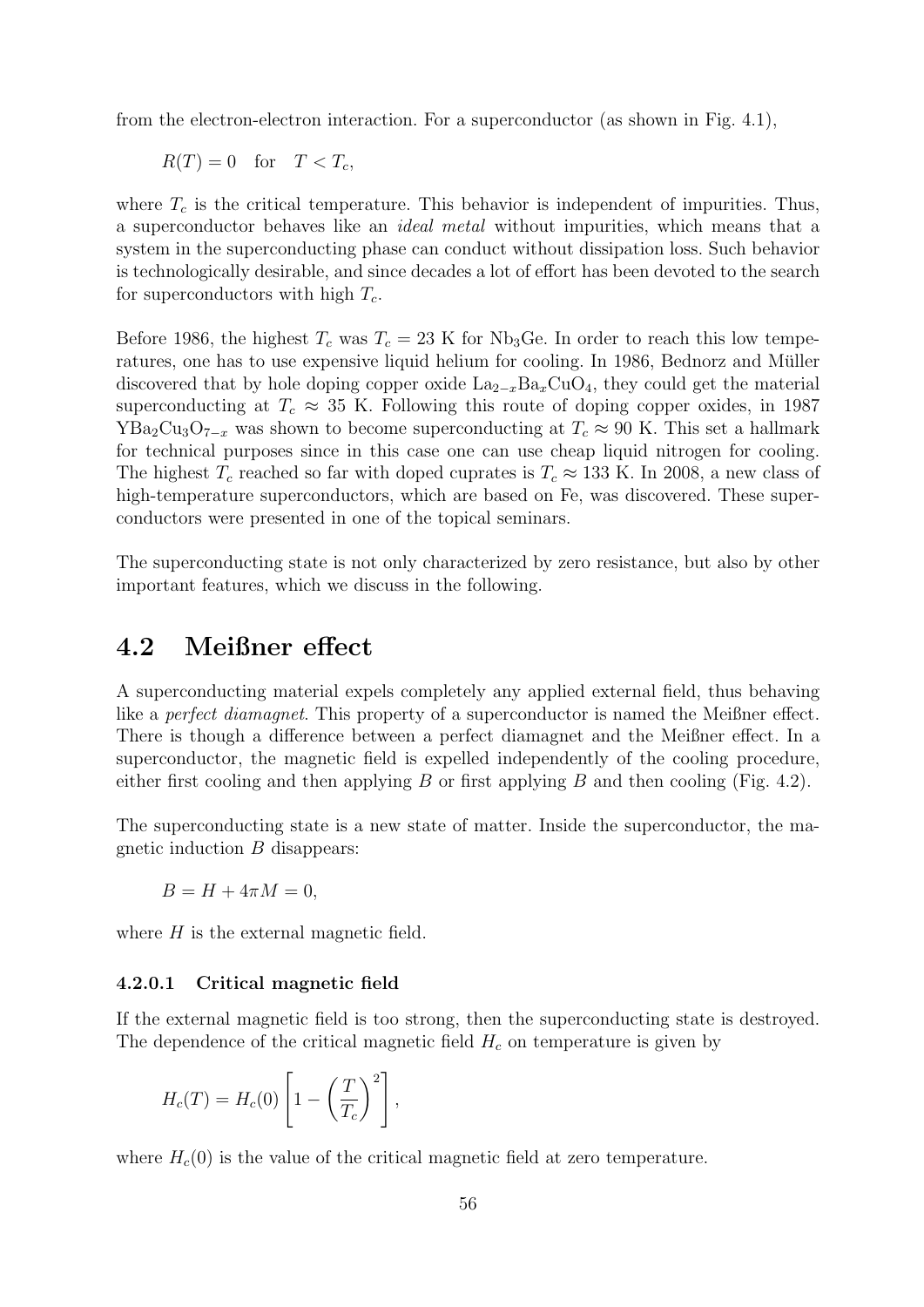

Abbildung 4.2: Superconductor versus ideal conductor in a magnetic field.

## 4.3 Entropy and specific heat

In the normal state, specific heat depends linearly on  $T$ ,

$$
c_v^n \sim \gamma T,
$$

whereas in the superconducting state the dependence is exponential:

$$
c_v^{\rm s}\sim e^{-\frac{\Delta}{k_BT}}.
$$

This results in a discontinuity of the specific heat at  $T_c$  (Fig. 4.4).

Such behavior indicates the existence of an energy gap for thermal excitations in superconductors.

The entropy, given by

$$
S(T) - S(0) = \int_0^T dT' \frac{c(T')}{T'},
$$

fulfills the relation:

$$
S^{n}(T_{c}) = S^{s}(T_{c}),
$$

which is characteristic of second order phase transitions.

In the following sections, we shall show that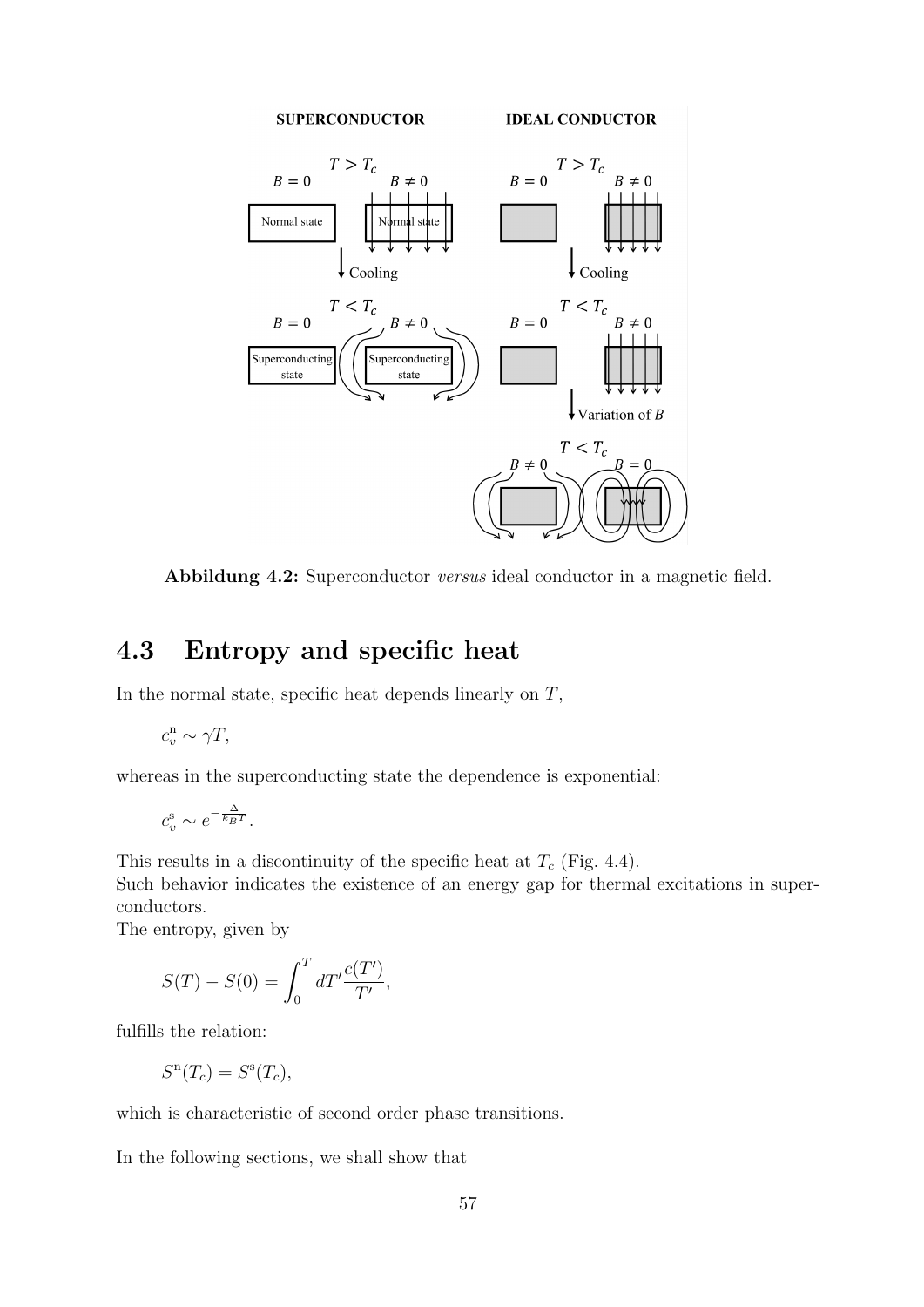Type I superconductor



Abbildung 4.3: The  $H - T$  phase diagram and the H-dependece of magnetization M for either type I or type II superconductor. "S" labels the superconducting state, "N" the normal state, and "M" the mixed state.

(i) the electron-phonon interaction in a metal can induce an attractive electron-electron interaction and

(ii) two electrons at the Fermi sea in the presence of such an attractive interaction can build an energetically favorable bound state, the Cooper pair state.

## 4.4 Cooper pair

## 4.4.1 Retarded pair potential

In the superconducting state, the attractive interaction between electrons at the Fermi surface leads to the formation of Cooper pairs. In the traditional superconductors, the attractive electron-electron interaction is mediated by phonons via the following mechanism:

The ionic motion deforms the lattice, with a time scale  $\tau$  given by

$$
\tau \sim \frac{2\pi}{\omega_{\rm D}} \sim 10^{-13} \; {\rm s},
$$

where  $\omega_D$  is the Debye frequency. During this time a conduction electron moves a distance  $v_F \tau$ :

$$
v_F \tau \sim 10^8 \text{ cm/s} \cdot 10^{-13} \text{ s} \sim 1000 \text{ Å},
$$

with  $v_F$  being the Fermi velocity. A second electron can feel the "retarded" attraction of the first electron without the Coulomb repulsion playing a role.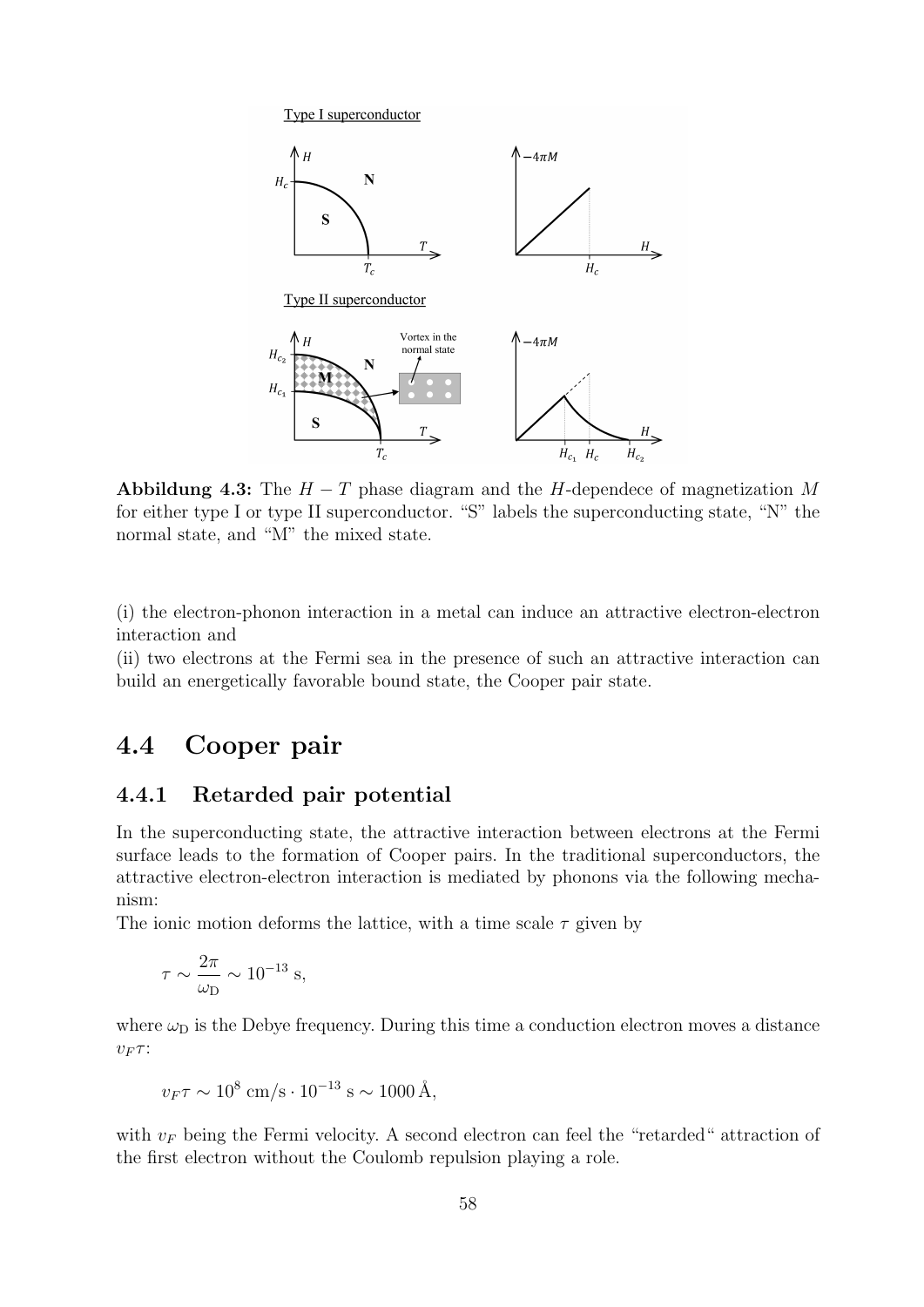

Abbildung 4.4: Specific heat jump near the superconducting transition.



## 4.4.2 Cooper instability of the Fermi sea

We consider two electrons near the Fermi surface in the presence of an attractive potential  $V(\vec{r_1}, \vec{r_2})$ . The Schrödinger equation for this problem then reads

$$
-\frac{\hbar^2}{2m}\left(\vec{\nabla}_1^2 + \vec{\nabla}_2^2\right)\Psi(\vec{r}_1, \vec{r}_2) + V(\vec{r}_1, \vec{r}_2)\Psi(\vec{r}_1, \vec{r}_2) = (\epsilon + 2E_F)\Psi(\vec{r}_1, \vec{r}_2)
$$
(4.1)

For a disappearing potential  $V = 0$ , the binding energy  $\epsilon = 0$  and the two-particle wavefunction is given by

$$
\Phi_{V=0}(\vec{r}_1, \vec{r}_2) = \frac{1}{L^{3/2}} e^{i\vec{k}_1 \cdot \vec{r}_1} \frac{1}{L^{3/2}} e^{i\vec{k}_2 \cdot \vec{r}_2} = \frac{1}{L^3} e^{i\vec{k}(\vec{r}_1 - \vec{r}_2)}.
$$
\n(4.2)

Note that here for simplification we are not considering the symmetrized form of the wavefunction. We also assume  $\vec{k}_1 = -\vec{k}_2 = \vec{k}$ .

We now consider a small  $V(\vec{r}_1, \vec{r}_2)$  and assume that  $\Psi(\vec{r}_1, \vec{r}_2)$  can in this case be taken as a linear combination of the basis functions (4.2):

$$
\Psi(\vec{r}_1, \vec{r}_2) = \frac{1}{L^3} \sum_{\vec{k}} g(\vec{k}) e^{i\vec{k}(\vec{r}_1 - \vec{r}_2)}.
$$
\n(4.3)

The  $\vec{k}$ -summation is here limited to a region near the Fermi surface:

$$
E_F < \frac{\hbar^2 k^2}{2m} < E_F + \hbar \omega_{\rm D} \bigg|,
$$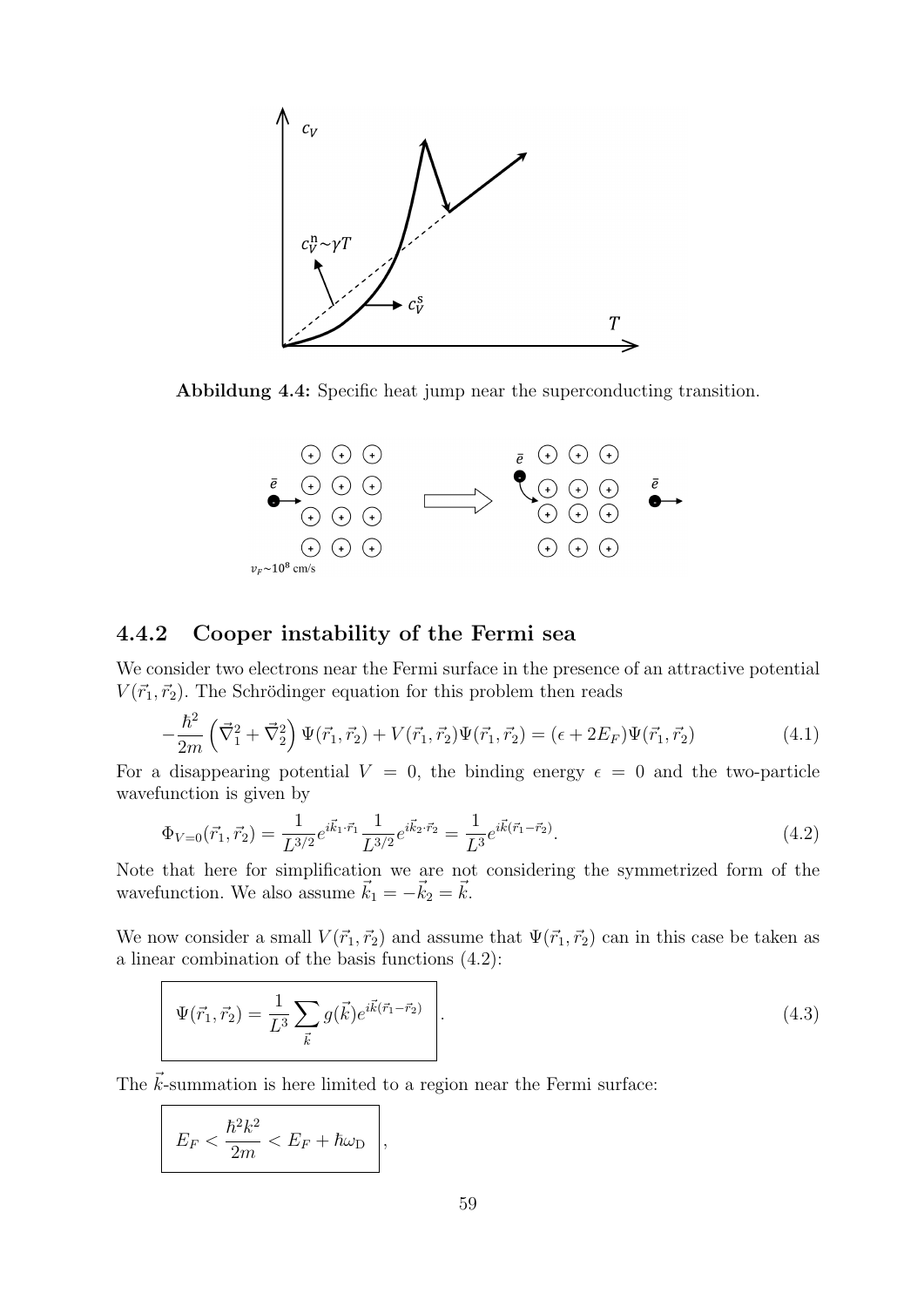*i.e.*,

$$
g(\vec{k}) = 0 \quad \text{for} \quad \begin{cases} k < k_F \\ k > \sqrt{2m(E_F + \hbar \omega_D)/\hbar} \end{cases}
$$

The Debye frequency  $\omega_D$  is much smaller than the typical Fermi energy.

#### $4.4.2.1$ Self-consistent equation

By Fourier transforming the Schrödinger equation  $(4.1)$  with the ansatz  $(4.3)$  we obtain

$$
\frac{\hbar^2 k^2}{m} g(\vec{k}) + \frac{1}{L^3} \sum_{\vec{k}'} g(\vec{k}') V_{\vec{k},\vec{k}'} = (\epsilon + 2E_F) g(\vec{k}),\tag{4.4}
$$

where

$$
V_{\vec{k},\vec{k}'}=\int V(\vec{r})e^{-i(\vec{k}-\vec{k}')\cdot\vec{r}}d^3r
$$

describes the scattering of pairs of electrons from  $(\vec{k}, -\vec{k})$  to  $(\vec{k}', -\vec{k}')$ . We approximate  $V_{\vec k,\vec k'}$  by an attractive constant:

$$
V_{\vec{k},\vec{k}'} = \begin{cases} -V_0 & \text{for } E_F < \frac{\hbar^2 k^2}{2m}, \ \frac{\hbar^2 k'^2}{2m} < E_F + \hbar \omega_D, \\ 0 & \text{otherwise.} \end{cases}
$$

Then, Eq.  $(4.4)$  assumes the following form

$$
\left(-\frac{\hbar^2 k^2}{m} + \epsilon + 2E_F\right)g(\vec{k}) = -\frac{V_0}{L}\sum_{\vec{k}'} g(\vec{k}') \equiv -A. \tag{4.5}
$$

We insert  $g(\vec{k})$ ,

$$
g(\vec{k}) = \frac{-A}{-\frac{\hbar^2 k^2}{m} + \epsilon + 2E_F}
$$

into Eq.  $(4.5)$  and get

$$
\frac{V_0}{L^3} \sum_{k} \frac{A}{\frac{\hbar^2 k^2}{m} - \epsilon - 2E_F} = A,
$$
\n
$$
1 = \frac{V_0}{L^3} \sum_{k} \frac{1}{\frac{\hbar^2 k^2}{m} - \epsilon - 2E_F}.
$$
\n(4.6)

Out of this equation we can determine the binding energy  $\epsilon$  of the electron pair.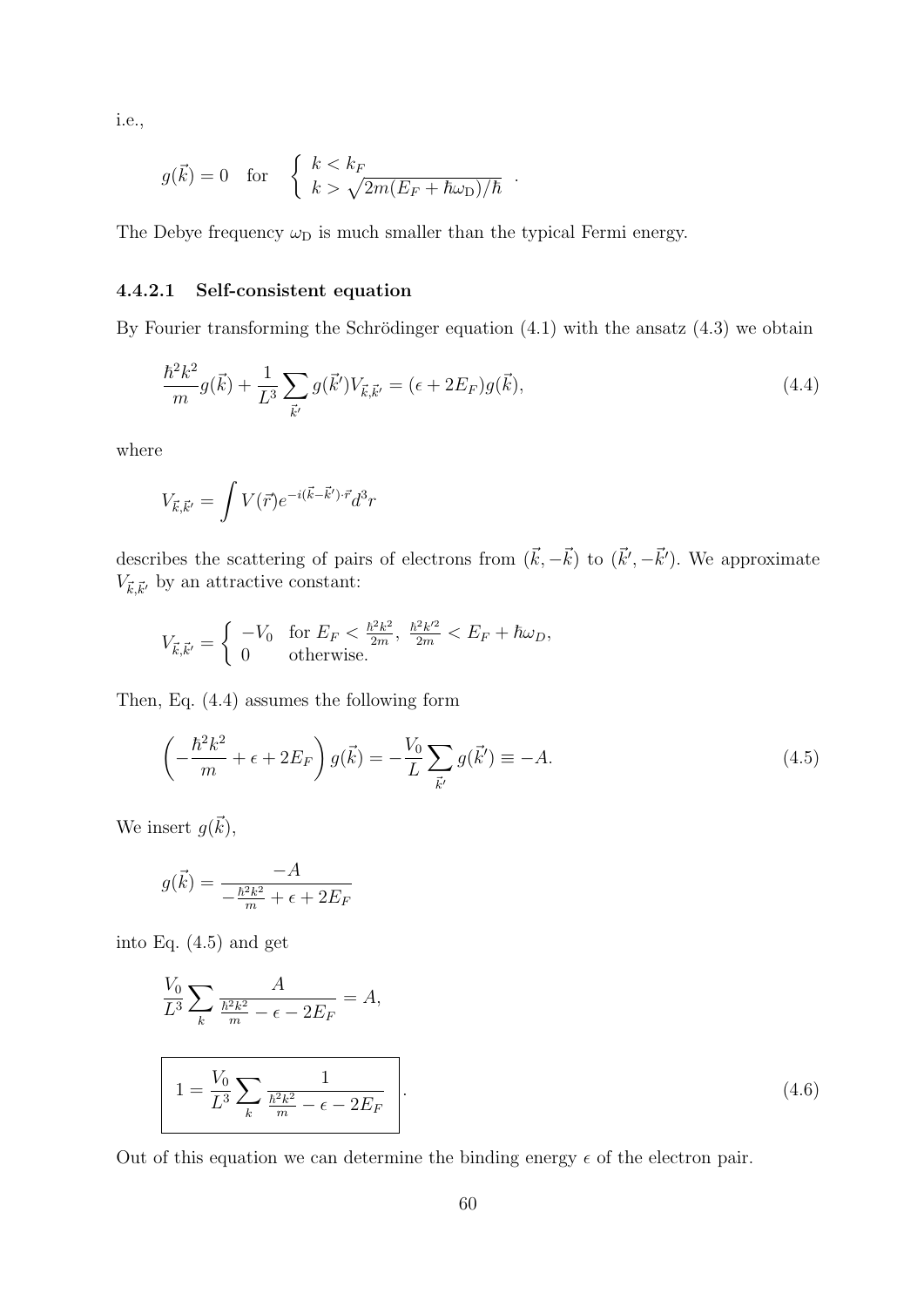## 4.4.2.2 Binding energy

We substitute in Eq.  $(4.6)$  the sum over k by an integral over the energy with the help of the density of states  $N(E_F)$ :

$$
1 = V_0 \int_{E_F}^{E_F + \hbar \omega_D} N(E_F) \frac{dE}{2E - \epsilon - 2E_F} = \frac{1}{2} V_0 N(E_F) \ln \left( \frac{\epsilon - 2\hbar \omega_D}{\epsilon} \right).
$$

Solving this equation for  $\epsilon$  gives

$$
\epsilon = \frac{2\hbar\omega_D}{1 - e^{2/(V_0N(E_F))}} \approx -2\hbar\omega_D e^{2/(V_0N(E_F))} < 0
$$

For  $\frac{V_0}{E_F} \to 0$ , we obtain an exponentially small energy win for all  $V_0 > 0$ , which is not analytical in  $V_0$ . Therefore, the previous result cannot be obtained from perturbation theory.

The result of Cooper shows that in the presence of a (passive) Fermi sea and an infinitesimally small attractive interaction, two electrons form a bound state (see Fig. 4.5).



Abbildung 4.5: The Cooper pair picture. The attractive phonon-induced interaction is in real space isotropic and spin-independent. This leads to a pair wavefunction that is symmetric with respect to the spatial coordinates and antisymmetric (singlet) in the spin sector. Equivalently, the pairing in the momentum space is between electrons with  $\vec{k} \uparrow$ and  $-\vec{k}\downarrow$ .

## 4.5 BCS theory

The Cooper problem deals with the case of two electrons near the Fermi surface. Since electrons are indistinguishable, one has to consider a many-body wavefunction in order to describe all the conduction electrons in the superconducting state.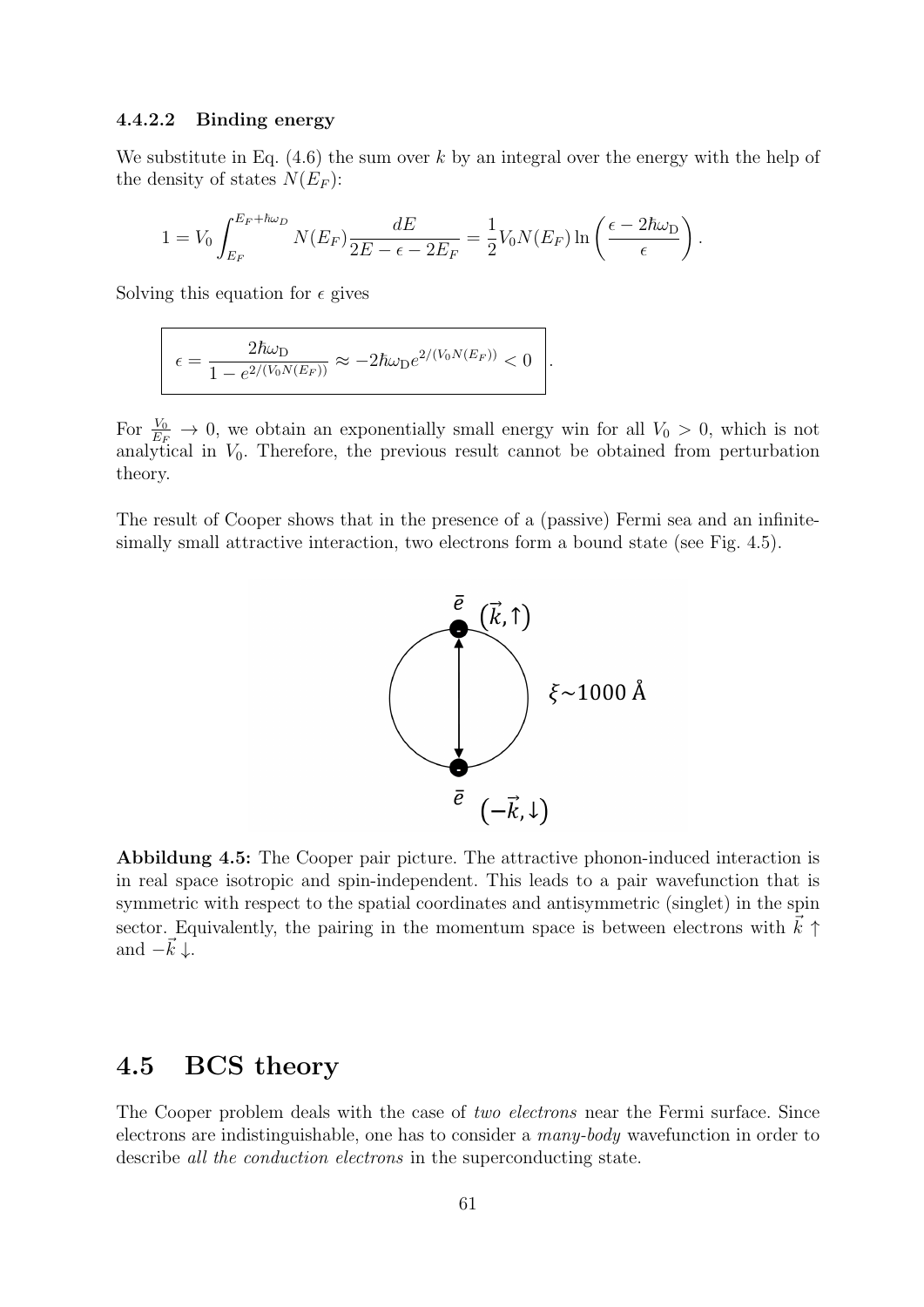#### 4.5.1 Hamilton operator in second quantization

The energy of a crystal lattice can be described in terms of a certain number of harmonic oscillators, which have an equidistant energy spectrum:

$$
H_{\rm ph} = \sum_{\vec{q}s} \hbar \omega(\vec{q},s) \left( a_{\vec{q}s}^{\dagger} a_{\vec{q}s} + \frac{1}{2} \right),
$$

with  $a_{\vec{q}s}^{\dagger}$  and  $a_{\vec{q}s}$  being creation and annihilation bosonic operators:

$$
[a_{\vec{q}s}, a_{\vec{q}'s'}^{\dagger}] = \delta_{\vec{q}\vec{q}'} \delta_{ss'},
$$
  
\n
$$
[a_{\vec{q}s}, a_{\vec{q}'s'}] = 0,
$$
  
\n
$$
[a_{\vec{q}s}^{\dagger}, a_{\vec{q}'s'}^{\dagger}] = 0.
$$

A highly excited state of a harmonic oscillator corresponds to a larger amount of phonons with energy  $\hbar \omega(q, s)$ . In the Feynman representation, a phonon can be pictured as a wavy line with an arrow (Fig.  $4.6$ ).

# $\begin{array}{c}\n\mathcal{N} & \rightarrow \\
\vec{q} & \n\end{array}$

**Abbildung 4.6:** Feynman's representation of a phonon.

We consider the total Hamiltonian, written in a second quantization form, that describes both electrons and phonons, as well as the electron-phonon interaction:

$$
H = \sum_{\vec{k}} \epsilon(\vec{k}) c_{\vec{k}}^{\dagger} c_{\vec{k}} + \sum_{\vec{q}} \hbar \omega_{\vec{q}} a_{\vec{q}}^{\dagger} a_{\vec{q}} + \sum_{\vec{k}\vec{q}} M_{\vec{q}} (a_{-\vec{q}}^{\dagger} + a_{\vec{q}}) c_{\vec{k} + \vec{q}}^{\dagger} c_{\vec{k}},
$$

where  $\epsilon(\vec{k})$  is the kinetic energy of electrons,  $M_{\vec{q}}$  is the electron-phonon interaction,  $c_{\vec{k}}^{\dagger}$ and  $c_{\vec{k}}$  ( $a_{\vec{q}}^{\dagger}$  and  $a_{\vec{q}}$ ) are the fermionic (bosonic) creation and annihilation operators. The fermionic operators obey the anti-commutation relations:

$$
\begin{aligned} \{c_{\vec{k}\sigma}, c_{\vec{k}'\sigma'}^{\dagger}\} &= \delta_{\vec{k}\vec{k}'} \delta_{\sigma\sigma'},\\ \{c_{\vec{k}\sigma}^{\dagger}, c_{\vec{k}'\sigma'}^{\dagger}\} &= \{c_{\vec{k}\sigma}, c_{\vec{k}'\sigma'}\} = 0. \end{aligned}
$$

We consider now a canonical transformation

$$
H_{\rm T}=e^{-iS}He^{iS},
$$

with  $S$  being an hermitian operator. We divide the Hamiltonian into a non-interacting part  $H_0$  and an interacting part  $H_1$ :

$$
H = H_0 + H_{\rm I}.
$$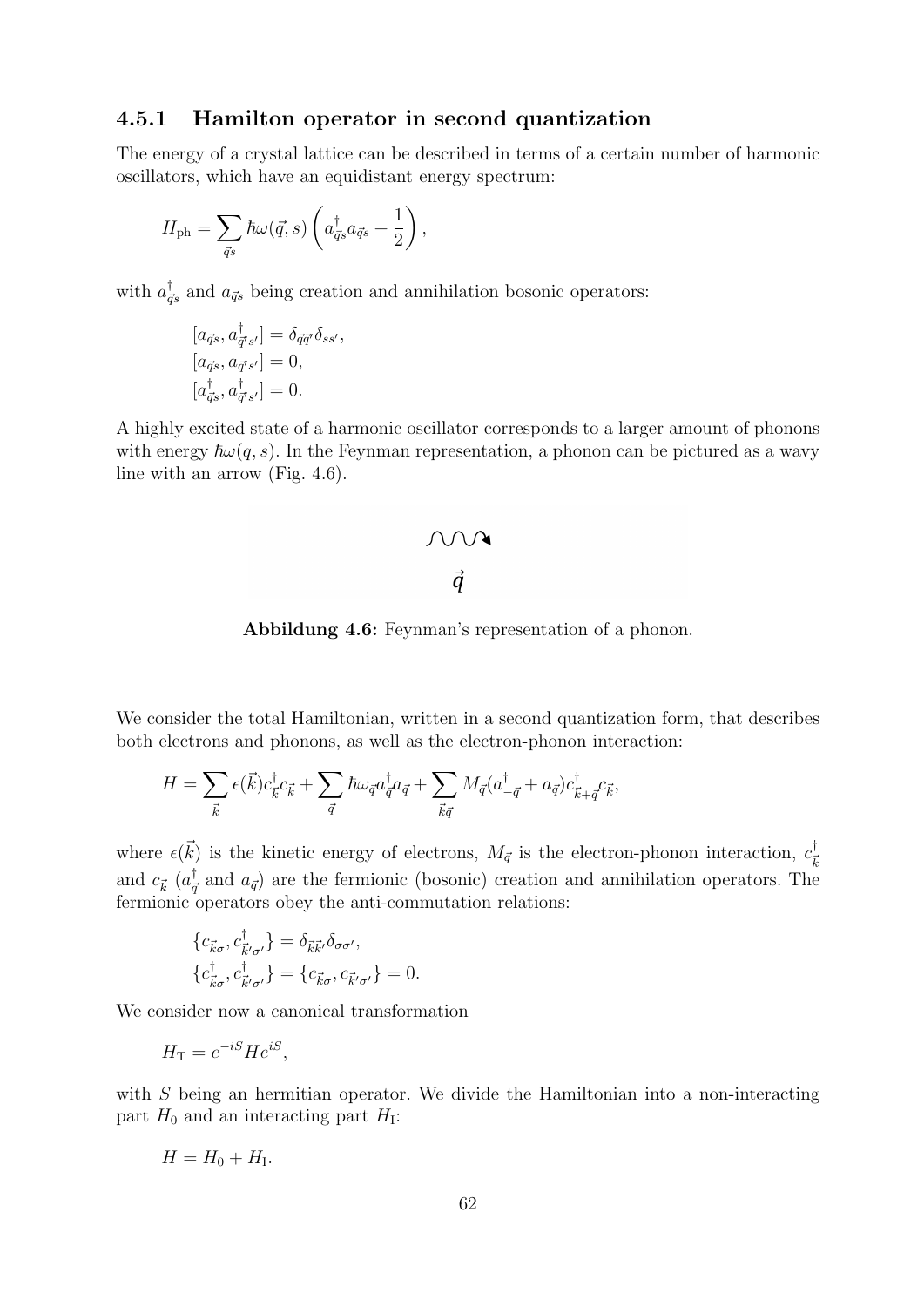Then,

$$
e^{-iS}He^{iS} \approx \left(1 - iS - \frac{1}{2}S^2\right)H\left(1 + iS - \frac{1}{2}S^2\right)
$$
  
=  $H + i[H, S] - \frac{1}{2}[[H, S], S] + \mathcal{O}(S^3)$   
=  $H_0 + H_1 + i[H_0, S] + i[H_1, S] - \frac{1}{2}[[H_0, S], S] + \mathcal{O}(S^2, H_1^2).$ 

We choose  $S$  so that the following equation

$$
i[H_0, S] = -H_{\rm I}
$$

is fulfilled. With this condition, the term linear in  $H_I$  disappears in the canonically transformed Hamiltonian. Thus, we obtain

$$
e^{-iS}He^{iS} \approx H_0 + i[H_1, S] + \frac{1}{2i}[H_1, S] = H_0 + \frac{i}{2}[H_1, S].
$$

By considering the explicit form of the matrix elements in the basis of  $H_0$ , it can be shown (see, for instance, Czycholl "Theoretical solid state physics") that after the canonical transformation, the original Hamiltonian results in an effective Hamiltonian of the following form

$$
H = H_0 + H_{\rm IT},
$$

with

$$
H_{\text{IT}} = \sum_{\vec{k}\vec{k}'} \sum_{\sigma\sigma'} \sum_{\vec{q}} |M(\vec{q})|^2 \frac{\hbar \omega_{\vec{q}}}{(\epsilon_{\vec{k}+\vec{q}} - \epsilon_{\vec{q}})^2 - (\hbar \omega_{\vec{q}})^2}
$$
  
 
$$
\times c_{\vec{k}+\vec{q},\sigma}^{\dagger} c_{\vec{k}\sigma} c_{\vec{k}'-\vec{q},\sigma'}^{\dagger} c_{\vec{k}'\sigma'}
$$

describing an effective electron-electron interaction. The matrix elements become negative and the effective interaction becomes attractive when

$$
|\epsilon_{\vec{k}+\vec{q}}-\epsilon_{\vec{k}}|<\hbar\omega_{\vec{q}},
$$

which indicates that there is a probability of an attractive electron-electron interaction in a region near the Fermi surface, mediated by interchange of virtual phonons (Fig. 4.7). We can simplify  $H_{IT}$  by

(i) neglecting the  $\vec{q}$  dependence of  $V(\vec{q})$ :

$$
V(\vec{q}) = |M(\vec{q})|^2 \frac{\hbar \omega_{\vec{q}}}{(\epsilon_{\vec{k}+\vec{q}}-\epsilon_{\vec{q}})^2 - (\hbar \omega_{\vec{q}})^2} \approx -V;
$$

then,

$$
H_{\rm IT} = -V \sum_{\sigma\sigma'} \sum_{\vec{k}\vec{k}'} \sum_{\vec{q}} c^{\dagger}_{\vec{k}+\vec{q},\sigma} c^{\dagger}_{\vec{k}'-\vec{q},\sigma'} c_{\vec{k}'\sigma'} c_{\vec{k}\sigma},
$$

with

$$
|\epsilon_{\vec{k}} - \epsilon_{\vec{k} + \vec{q}}| = |\epsilon_{\vec{k}' - \vec{q}} - \epsilon_{\vec{k}'}| \leq \hbar \omega_{\vec{q}} \leq \hbar \omega_{\text{D}}.
$$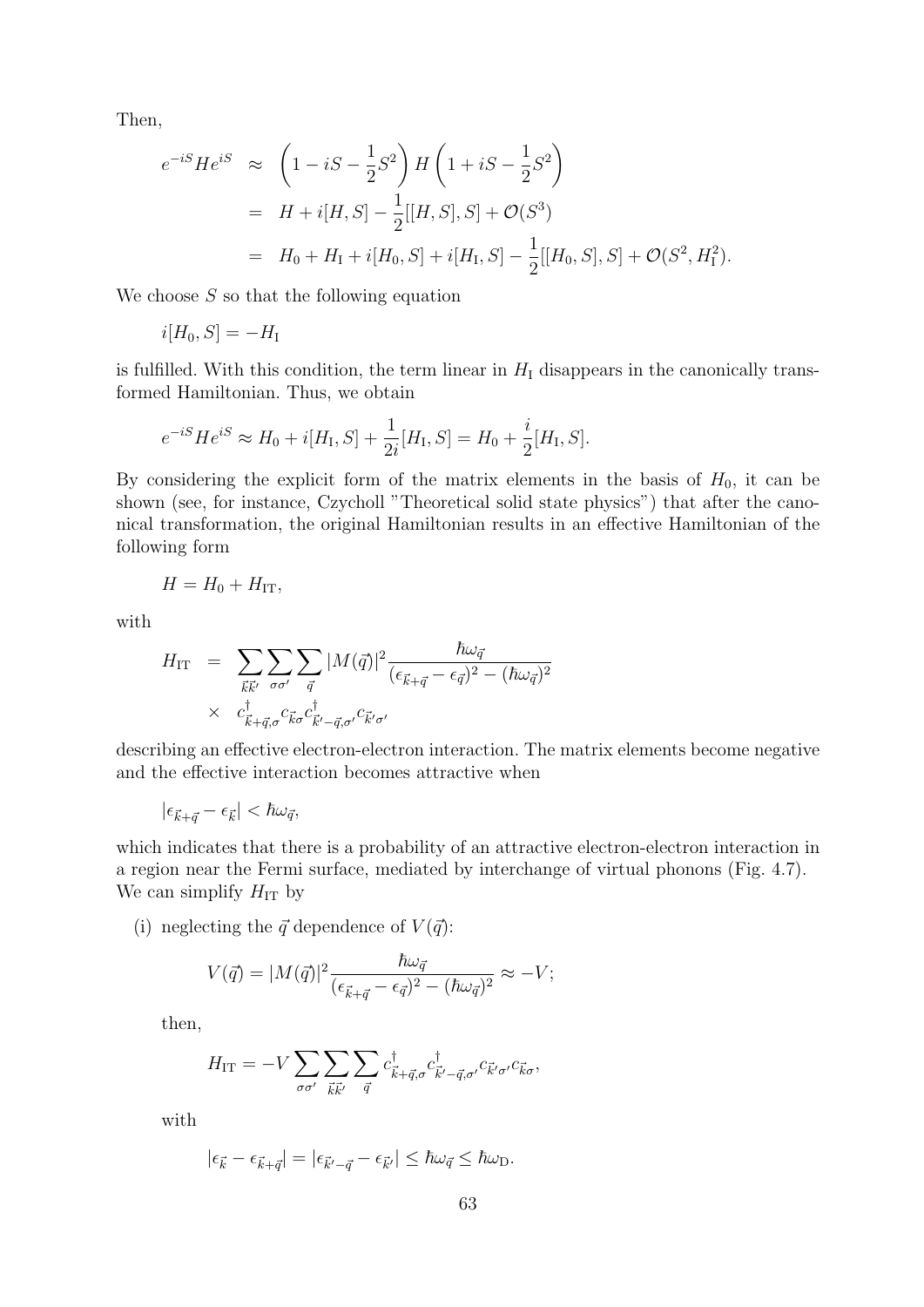

Abbildung 4.7: Interchange of a virtual phonon.



Abbildung 4.8: BSC approximation for the virtual phonon interchange.

(ii) by taking into account only interaction between electrons with opposite momentum and spin (Fig. 4.8).

With that, we obtain the BCS Hamiltonian:

$$
H = \sum_{\vec{k}\sigma} \xi_{\vec{k}} c_{\vec{k}\sigma}^{\dagger} c_{\vec{k}\sigma} - V \sum_{\vec{k}\vec{k}'} c_{\vec{k}'\uparrow}^{\dagger} c_{-\vec{k}'\downarrow}^{\dagger} c_{-\vec{k}\downarrow} c_{\vec{k}\uparrow} \Bigg|,
$$

$$
\xi_{\vec{k}} = \epsilon_{\vec{k}} - E_F.
$$

This Hamiltonian can be alternatively solved by considering (1) a variational wavefunction and (2) the mean-field theory. Here we will only give a brief summary of both.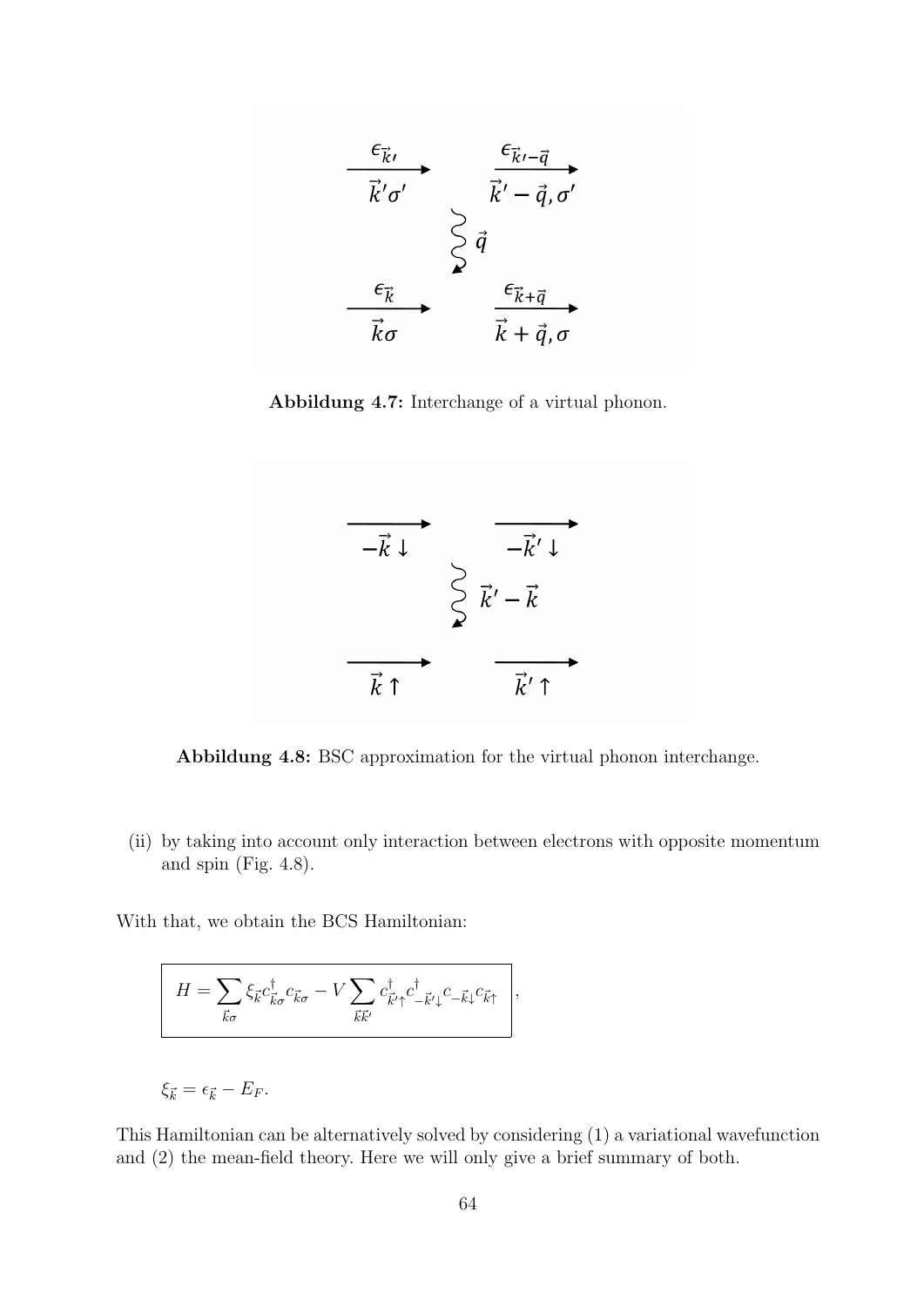#### **BCS** wavefunction  $4.5.2$

The BCS wavefunction [Bardeen, Cooper and Schrieffer, Phys. Rev. 108, 1175 (1957)] consists of a linear combination of unoccupied and doubly occupied states:

$$
|\Psi\rangle = \prod_{\vec{k}} \left( u_{\vec{k}} + v_{\vec{k}} c_{\vec{k}\uparrow}^{\dagger} c_{-\vec{k}\downarrow}^{\dagger} \right) |0\rangle \quad .
$$

Here,  $|0\rangle$  is an "empty Fermi sphere",  $u_{\vec{k}}$  and  $v_{\vec{k}}$  are variational parameters.  $v_{\vec{k}}/u_{\vec{k}} \sim g(\vec{k})$ provides the link to the Cooper ansatz.

The BCS wavefunction has no definite particle number, but it has a definite phase. The normalization condition

$$
\langle \Psi | \Psi \rangle = 1 \quad \Rightarrow \quad u_{\vec{k}}^2 + v_{\vec{k}}^2 = 1
$$

is fulfilled through the parameterization

$$
u_{\vec{k}}^2 = \frac{1}{2} \left( 1 + \frac{\xi_{\vec{k}}}{E_{\vec{k}}} \right), \quad v_{\vec{k}}^2 = \frac{1}{2} \left( 1 - \frac{\xi_{\vec{k}}}{E_{\vec{k}}} \right),
$$

where  $E_{\vec{k}}$  is a free parameter, related to the *elementary excitations* to the BCS ground state.  $u_{\vec{k}}^2$  corresponds to the probability that a pair of states with opposite  $\vec{k}$  and  $\sigma$  is *unoccupied* while  $v_{\vec{k}}^2$  corresponds to the probability that a pair of states with opposite  $\vec{k}$  and  $\sigma$  is *occupied*. The condition of  $N = \text{const}$  can be implemented either variationally or by means of the Bogoliubov transformation.

#### 4.5.3 Mean-field treatment of the Hamiltonian

The variational treatment of the BCS Hamiltonian is equivalent in this case to the meanfield treatment. Let us define the following decoupling of the interacting terms in the Hamiltonian:

$$
H \rightarrow H_{\text{eff}} = \sum_{\vec{k}\sigma} \xi_{\vec{k}} c_{\vec{k}\sigma}^{\dagger} c_{\vec{k}\sigma} - V \sum_{\vec{k}\vec{k}'} \langle c_{\vec{k}'}^{\dagger} c_{-\vec{k}\downarrow}^{\dagger} \rangle c_{-\vec{k}\downarrow} c_{\vec{k}\uparrow} - V \sum_{\vec{k}\vec{k}'} \langle c_{-\vec{k}\downarrow} c_{\vec{k}\uparrow} \rangle c_{\vec{k}'\uparrow}^{\dagger} c_{-\vec{k}'\downarrow}^{\dagger} + V \sum_{\vec{k}\vec{k}'} \langle c_{\vec{k}'\uparrow} c_{-\vec{k}'\downarrow} \rangle \langle c_{-\vec{k}\downarrow} c_{\vec{k}\uparrow} \rangle ; H_{\text{eff}} = \sum_{\vec{k}\sigma} \xi_{\vec{k}} c_{\vec{k}\sigma}^{\dagger} c_{\vec{k}\sigma} - \Delta^* \sum_{\vec{k}} c_{-\vec{k}\downarrow}^{\dagger} c_{\vec{k}\uparrow}^{\dagger} - \Delta \sum_{\vec{k}'} c_{\vec{k}'\uparrow}^{\dagger} c_{-\vec{k}'\downarrow}^{\dagger} + \frac{|\Delta|^2}{V},
$$

with

$$
\Delta = V \sum_{\vec{k}'} \langle c_{-\vec{k}'\downarrow} c_{\vec{k}'\uparrow} \rangle, \tag{4.7}
$$
\n
$$
\Delta^* = V \sum_{\vec{k}'} \langle c_{\vec{k}'\uparrow}^{\dagger} c_{-\vec{k}'\downarrow}^{\dagger} \rangle
$$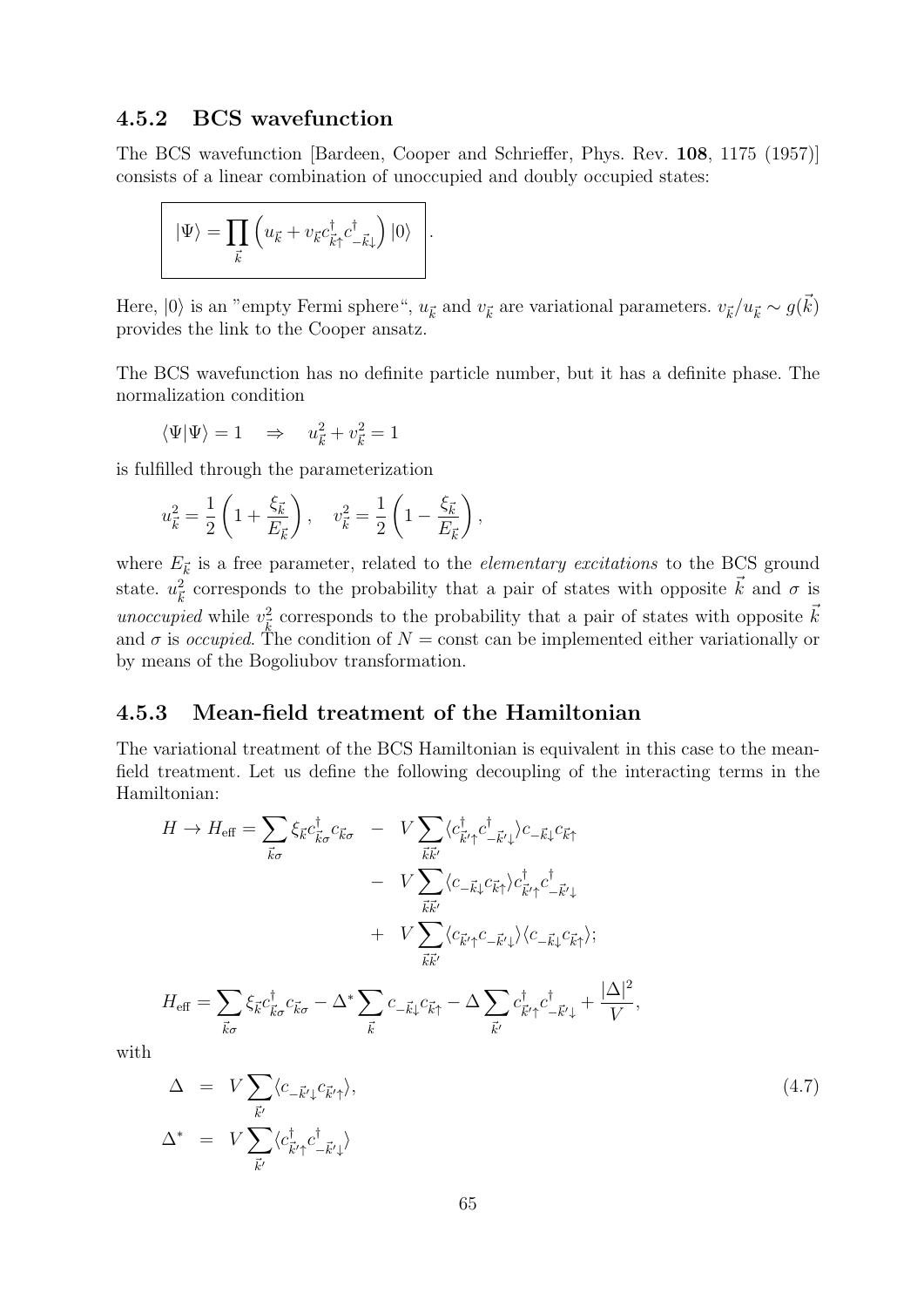being the order parameter of the superconducting phase. This effective Hamiltonian contains anomalous terms, i.e., it is not bilinear with respect to a creation operator and an annihilation operator:

$$
[H_{\text{eff}}, N] \neq 0.
$$

In order to diagonalize the Hamiltonian, we consider the Bogoliubov transformation:

$$
\alpha_{\vec{k}} = u_{\vec{k}} c_{\vec{k}\uparrow} - v_{\vec{k}} c^{\dagger}_{-\vec{k}\downarrow},
$$
  

$$
\beta_{\vec{k}} = u_{\vec{k}} c_{-\vec{k}\downarrow} + v_{\vec{k}} c^{\dagger}_{\vec{k}\uparrow},
$$

with  $|u_{\vec{k}}|^2 + |v_{\vec{k}}|^2 = 1$ ;

$$
\begin{aligned}\n\{\alpha_{\vec{k}}, \beta_{\vec{k}'}^{\dagger}\} &= 0, \\
\{\alpha_{\vec{k}}, \alpha_{\vec{k}'}^{\dagger}\} &= \{\beta_{\vec{k}}, \beta_{\vec{k}'}^{\dagger}\} = \delta_{\vec{k}\vec{k}'}.\n\end{aligned}
$$

By choosing  $u_{\vec{k}}$  and  $v_{\vec{k}}$  as

$$
u_{\vec{k}}^2=\frac{1}{2}\left(1+\frac{\xi_{\vec{k}}}{\underbrace{\sqrt{\xi_{\vec{k}}^2+|\Delta|^2}}_{E_{\vec{k}}}}\right)\quad\text{and}\quad v_{\vec{k}}^2=\frac{1}{2}\left(1-\frac{\xi_{\vec{k}}}{\sqrt{\xi_{\vec{k}}^2+|\Delta|^2}}\right),
$$

 $H_{\text{eff}}$  is ensured to be diagonal. These values are also obtained by considering the variational **BCS** wavefunction

$$
H_{\text{eff}} = \sum_{\vec{k}} E_{\vec{k}} (\alpha_{\vec{k}}^{\dagger} \alpha_{\vec{k}} + \beta_{\vec{k}}^{\dagger} \beta_{\vec{k}}) + \sum_{\vec{k}} (\xi_{\vec{k}} - E_{\vec{k}}) + \frac{|\Delta|^2}{V},
$$

where  $\alpha_{\vec{k}}$  and  $\beta_{\vec{k}}$  are new quasiparticles, which correspond to excitations to the BCS ground state.

#### $4.5.3.1$ Gap equation

We perform statistical averaging on Eq.  $(4.7)$ :

$$
\Delta = V \sum_{\vec{k}} \frac{\Delta}{\sqrt{\xi_{\vec{k}}^2 + |\Delta|^2}} \left( \frac{1}{2} - f(E_{\vec{k}}) \right),
$$

with

$$
f(E_{\vec{k}}) = \frac{1}{e^{\beta E_{\vec{k}}} + 1};
$$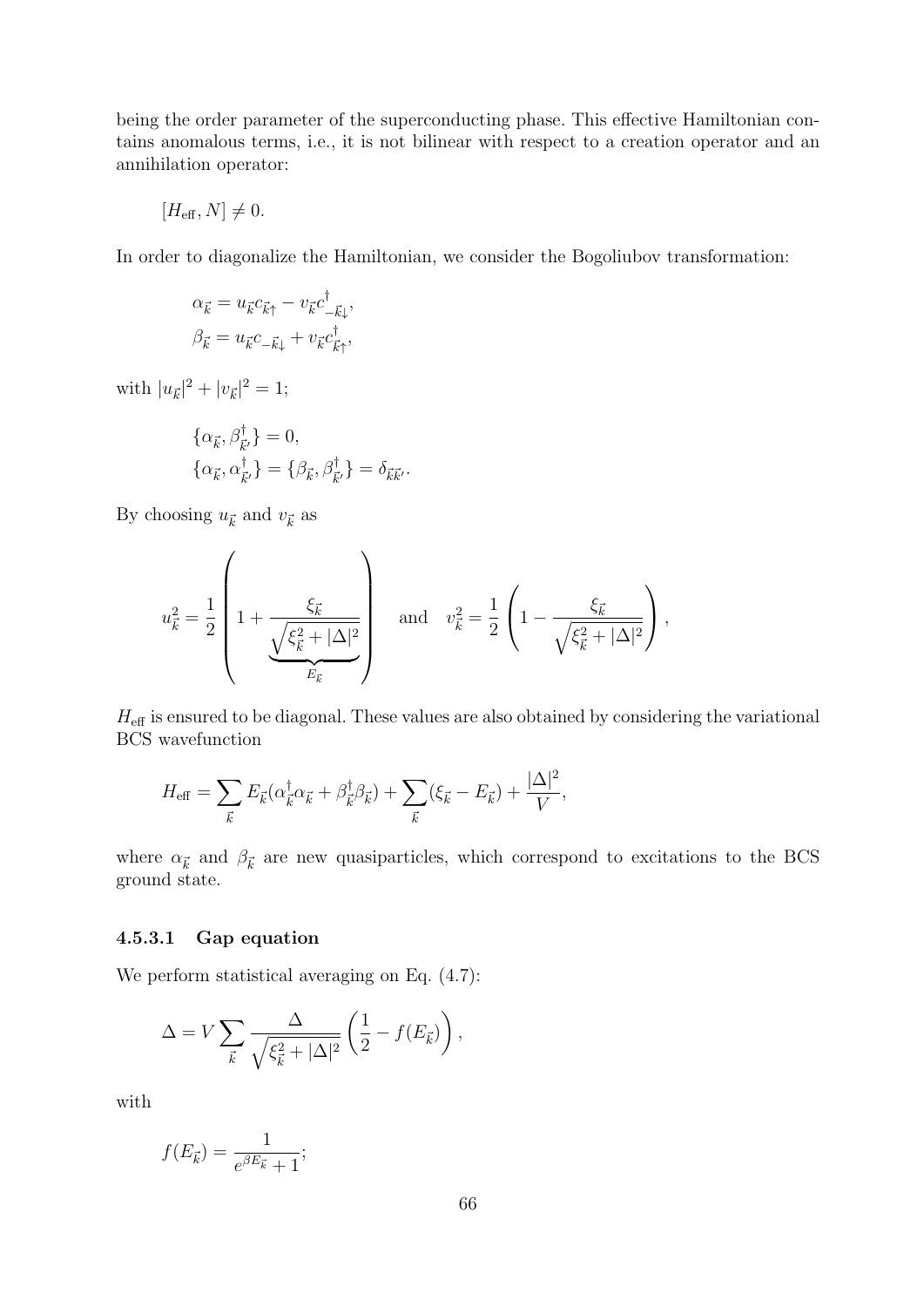$$
\Delta = V \sum_{\vec{k}} \frac{\Delta}{E_{\vec{k}}} \left( \frac{1}{2} - \frac{1}{e^{\beta E_{\vec{k}}} + 1} \right),
$$
  
\n
$$
\Delta = \frac{V}{2} \sum_{\vec{k}} \frac{\Delta}{E_{\vec{k}}} \tanh \frac{\beta E_{\vec{k}}}{2},
$$
  
\n
$$
1 = \frac{V}{2} \sum_{\vec{k}} \frac{1}{\sqrt{\xi_{\vec{k}}^2 + |\Delta|^2}} \tanh \frac{\beta \sqrt{\xi_{\vec{k}}^2 + |\Delta|^2}}{2},
$$
  
\n
$$
1 = \frac{V}{2} \int_{-\hbar\omega_{\text{D}}}^{\hbar\omega_{\text{D}}} d\epsilon N(\epsilon) \frac{1}{\sqrt{\epsilon^2 + |\Delta|^2}} \tanh \frac{\beta \sqrt{\epsilon^2 + |\Delta|^2}}{2}.
$$

We now focus on three limiting cases.

## Case 1:  $T\rightarrow 0.$

In this case, we make use of the fact that

$$
\tanh \frac{\beta \sqrt{\epsilon^2 + |\Delta|^2}}{2} \xrightarrow{T \to 0} 1
$$

and introduce

$$
\Delta_0 \equiv \Delta(T=0).
$$

Then, the gap equation simplifies to

$$
\boxed{1} = VN(E_F) \int_0^{\hbar \omega_D} \frac{d\epsilon}{\sqrt{\epsilon^2 + \Delta_0^2}} = VN(E_F) \text{arcsinh} \frac{\epsilon}{\Delta_0} \Big|_0^{\hbar \omega_D} = \boxed{VN(E_F) \text{arcsinh} \frac{\hbar \omega_D}{\Delta_0}}.
$$

We get

$$
\Delta_0 = \hbar \omega_{\text{D}} \frac{1}{\sinh \frac{1}{VN(E_F)}} \approx 2\hbar \omega_{\text{D}} e^{-\frac{1}{VN(E_F)}},
$$

where  $N(E_F)$  is the density of states per spin. If the total density is considered, then

$$
\Delta_0 \approx 2\hbar\omega_D e^{-\frac{2}{VN(E_F)}}.
$$

**Case 2:**  $T \neq 0, T \gg 1$  (high temperature).

Now,

$$
\tanh\frac{\beta\sqrt{\epsilon^2+|\Delta|^2}}{2} \approx \beta\frac{\sqrt{\epsilon^2+|\Delta|^2}}{2}
$$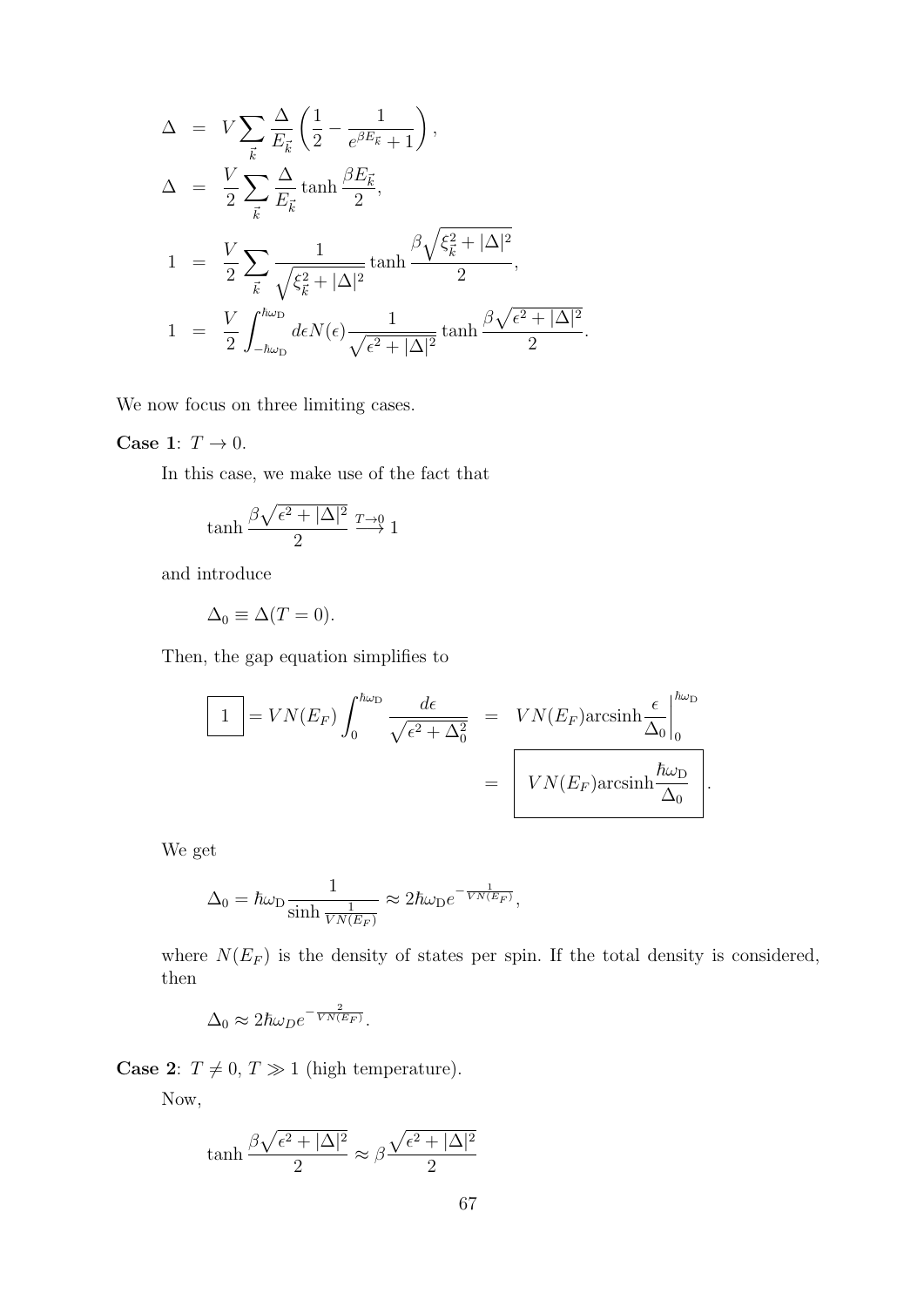and

$$
1 = VN(E_F)\int_0^{\hbar\omega_D} d\epsilon \frac{\beta}{2} \frac{\sqrt{\epsilon^2 + |\Delta|^2}}{\sqrt{\epsilon^2 + |\Delta|^2}} = \beta N(E_F)\frac{\hbar\omega_D}{2}.
$$

For  $T \to \infty$ , there is no trivial solution of the BCS equation (the previous equation goes into an inconsistency). This indicates that there must be a critical temperature  $T_c$ .

## Case 3:  $T = T_c$ .

In this case,  $\Delta(T_c) = 0$  per definition. Then,

$$
1 = VN(E_F)\int_0^{\hbar\omega_D} d\epsilon \frac{\tanh\frac{\epsilon}{2k_BT_c}}{\epsilon}
$$

$$
= VN(E_F)\int_0^{\frac{\hbar\omega_D}{2k_BT_c}} dx \frac{\tanh x}{x}.
$$

Since, typically  $\hbar\omega_D \approx 300$  K and  $T_c \approx 10$  K, we can assume that

$$
\frac{\hbar\omega_{\rm D}}{2k_BT_c} \gg 1.
$$

Then,

$$
1 \approx VN(E_F)\left[\ln\frac{\hbar\omega_D}{2k_BT_c} - \int_0^\infty dx \ln x (1 - \tanh^2 x)\right]
$$
  
=  $VN(E_F)\left(\ln\frac{\hbar\omega_D}{2k_BT_c} - \ln\frac{\pi}{4e^\gamma}\right),$ 

where  $\gamma$  is the Euler constant.

$$
1 = VN(E_F) \ln \frac{1.136 \,\hbar \omega_D}{k_B T_c},
$$
  
\n
$$
k_B T_c = 1.136 \hbar \omega_D e^{-\frac{1}{VN(E_F)}},
$$
  
\n
$$
\frac{\Delta(0)}{k_B T_c} = \frac{2}{1.136} = 1.764.
$$

This is a universal BCS relation.

The condition for weak coupling:  $\Delta(0) \ll \hbar \omega_D$ . Since  $\hbar \omega_D \sim M^{-1/2}$ ,

$$
T_c \sim \frac{1}{\sqrt{M}},
$$